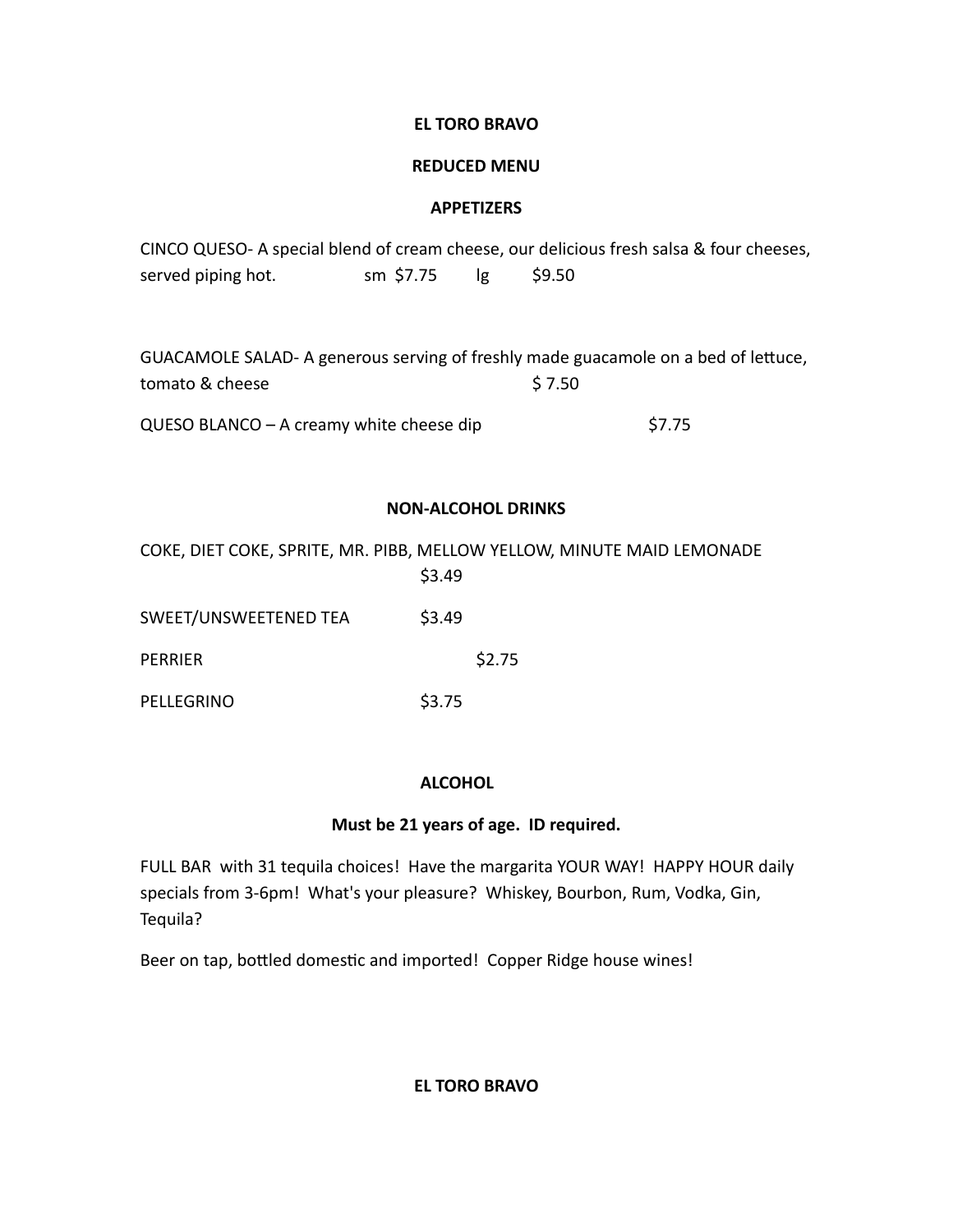#### **REDUCED MENU**

## **SALADS**

RANCHERO CHICKEN TACO SALAD- with refried beans, shredded chicken, onion, tomato, lettuce, cheese, sour cream & guacamole. Served in your choice of a flour or spinach bowl. \$11.95

TACO SALAD- with refried beans, seasoned ground beef, onion, tomato, lettuce, cheese, sour cream & guacamole. Served in your choice of a flour or spinach bowl.

\$12.25

#### **SOUTHWEST SPECIALTIES**

CHALUPA PLATE- 2 crisp corn tortillas w/refried beans, onion, seasoned ground beef or shredded chicken & guacamole, served w/rice & covered with a blanket of lettuce, tomatoes & cheese. \$12.95

SPECIAL BURRITO- Flour tortilla w/beef tips, simmered in red chile sauce, onion, refried beans, topped w/melted cheddar cheese, red or green chile sauce, served w/rice & salad. \$13.50

GUADALAJARA- 2 soft corn tortillas topped w/refried beans, onion, seasoned ground beef or shredded chicken, green chile sauce & cheddar cheese, guacamole & sour cream, served w/rice & covered w/a blanket of lettuce, tomatoes & cheese.

\$13.95

CHICKEN BURRITO- Flour tortilla w/shredded chicken, onion, refried beans, topped w/melted cheddar cheese, red or green chile sauce, served w/rice & salad. \$13.50

TACO PLATE- 3 crisp corn or soft flour tacos, seasoned ground beef or shredded chicken, served w/rice, beans, lettuce, tomatoes & onions.

## \$12.95

CHIMICHANGA (non-fried)- Flour tortilla w/refried beans, onion & seasoned ground beef or shredded chicken, topped w/melted cheddar cheese, green chile sauce, guacamole, sour cream, served w/salad

\$13.50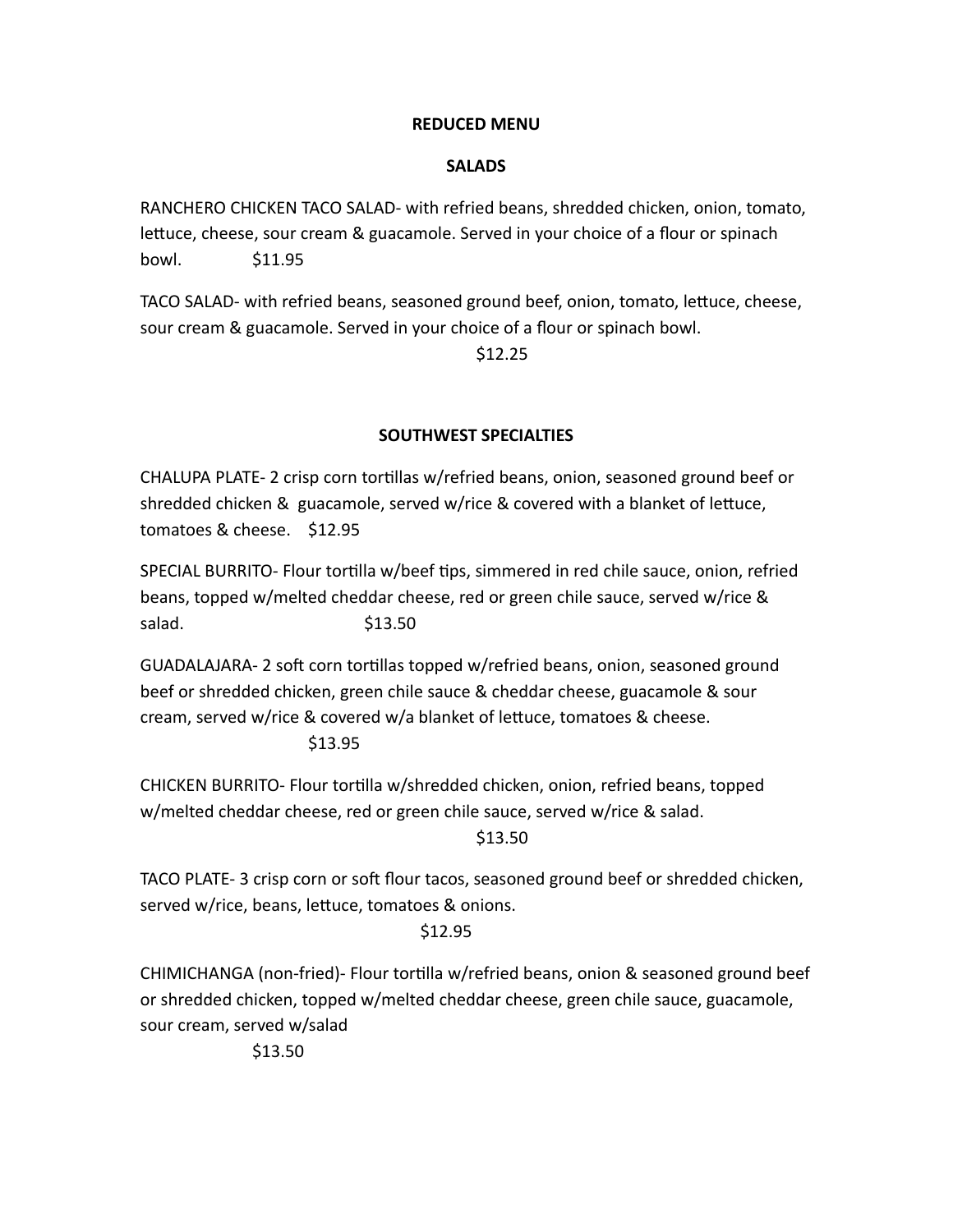FAJITA BURRITO- Flour tortilla w/thin strips of marinated steak or grilled chicken breast, sauteed onions & multi-colored bell peppers, refried beans, topped w/melted cheese, red or green chile sauce, served w/rice & salad.

\$15.50

FAJITAS- Thin strips of marinated steak or grilled chicken breast, sauteed onions & multiple color bell peppers. Served w/rice, beans, 3 flour tortillas, sour cream, cheese, guacamole, & pico de gallo \$17.95

# **NEW MEXICO ENCHILADAS**

NEW MEXICO STYLE- 3 corn tortillas stacked, choice of seasoned beef, shredded chicken, or cheese, w/refried beans and onions inside, topped with red or green chile sauce. Served w/salad. <br>\$12.50

ENCHILADA PLATTER- 2 corn tortillas stacked, choice of seasoned beef, shredded chicken, or cheese, w/refried beans and onion inside, topped with red or green chile sauce. Served w/rice and salad. \$13.50

## **MEXICAN DINNERS**

CHILE COLORADO- Beef tips simmered in our special red chile sauce, served w/chile relleno, refried beans, rice, salad & flour tortillas.  $$16.50$ 

RELLENO PLATE- 2 long green Anaheim chiles stuffed w/monterey jack cheese, battered & deep fried, covered w/green chile sauce & melted cheese. Served w/refried beans, rice & salad.

\$16.50

**EL TORO BRAVO**